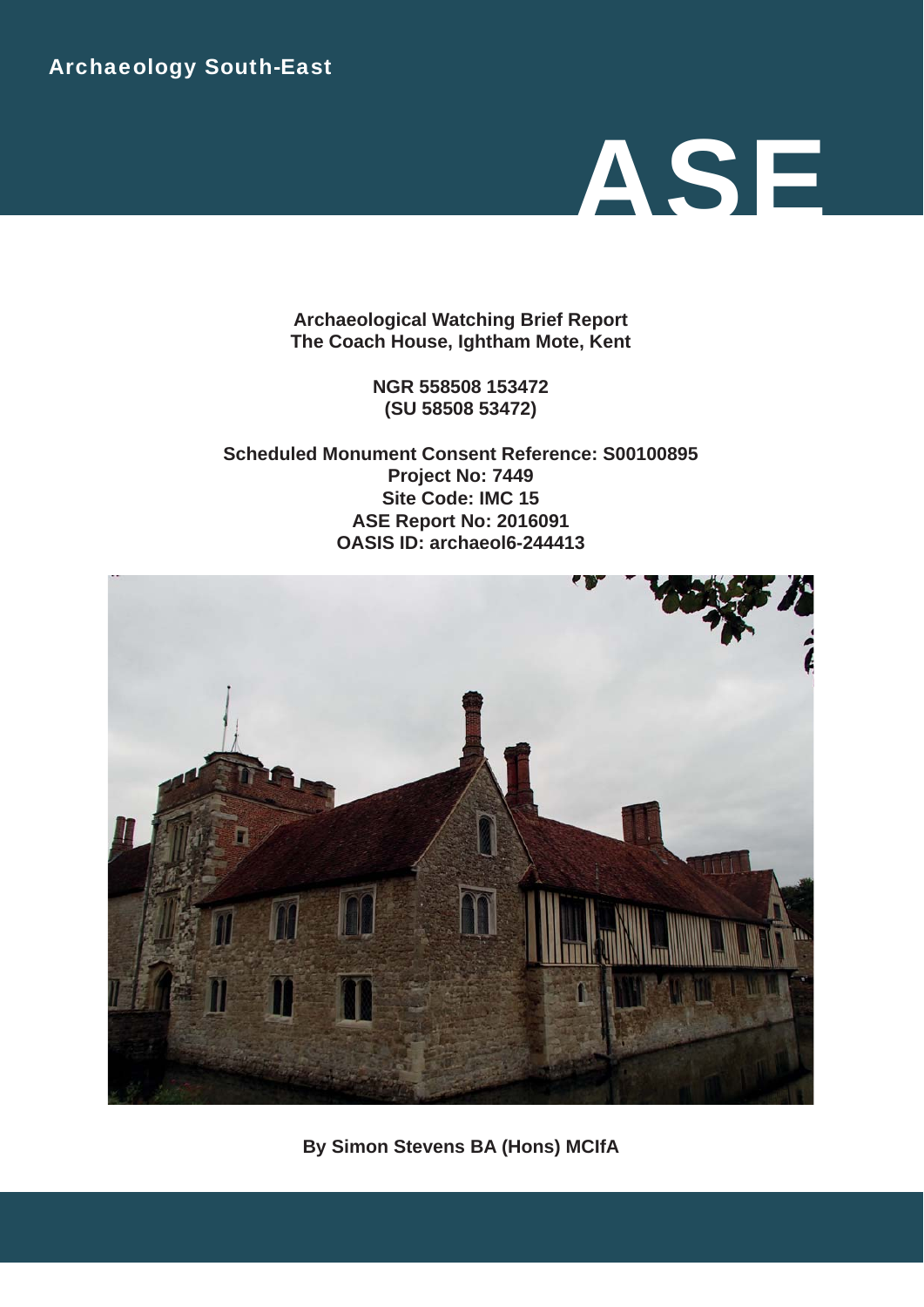# **Archaeological Watching Brief Report**

# **The Coach House, Ightham Mote, Kent**

# **NGR 558508 153472**

# **(SU 58508 53472)**

# **Scheduled Monument Consent Reference: S00100895**

**Project No: 7449 Site Code: IMC 15**

**ASE Report No: 2016091 OASIS ID: archaeol6-244413** 

# **By Simon Stevens BA (Hons) MCIfA**

## **Luke Barber, Elena Baldi and Gemma Ayton**

| Prepared by:                              | <b>Simon Stevens</b> | Senior<br>Archaeologist |  |
|-------------------------------------------|----------------------|-------------------------|--|
| <b>Reviewed</b><br>and<br>approved<br>by: | Lucy Sibun           | Senior<br>Archaeologist |  |
| Date of<br><b>Issue:</b>                  |                      |                         |  |
| <b>Revision:</b>                          |                      |                         |  |

**Archaeology South-East Units 1 & 2 2 Chapel Place Portslade East Sussex BN41 1DR** 

**Tel: 01273 426830 Fax: 01273 420866 Email: fau@ucl.ac***.***uk**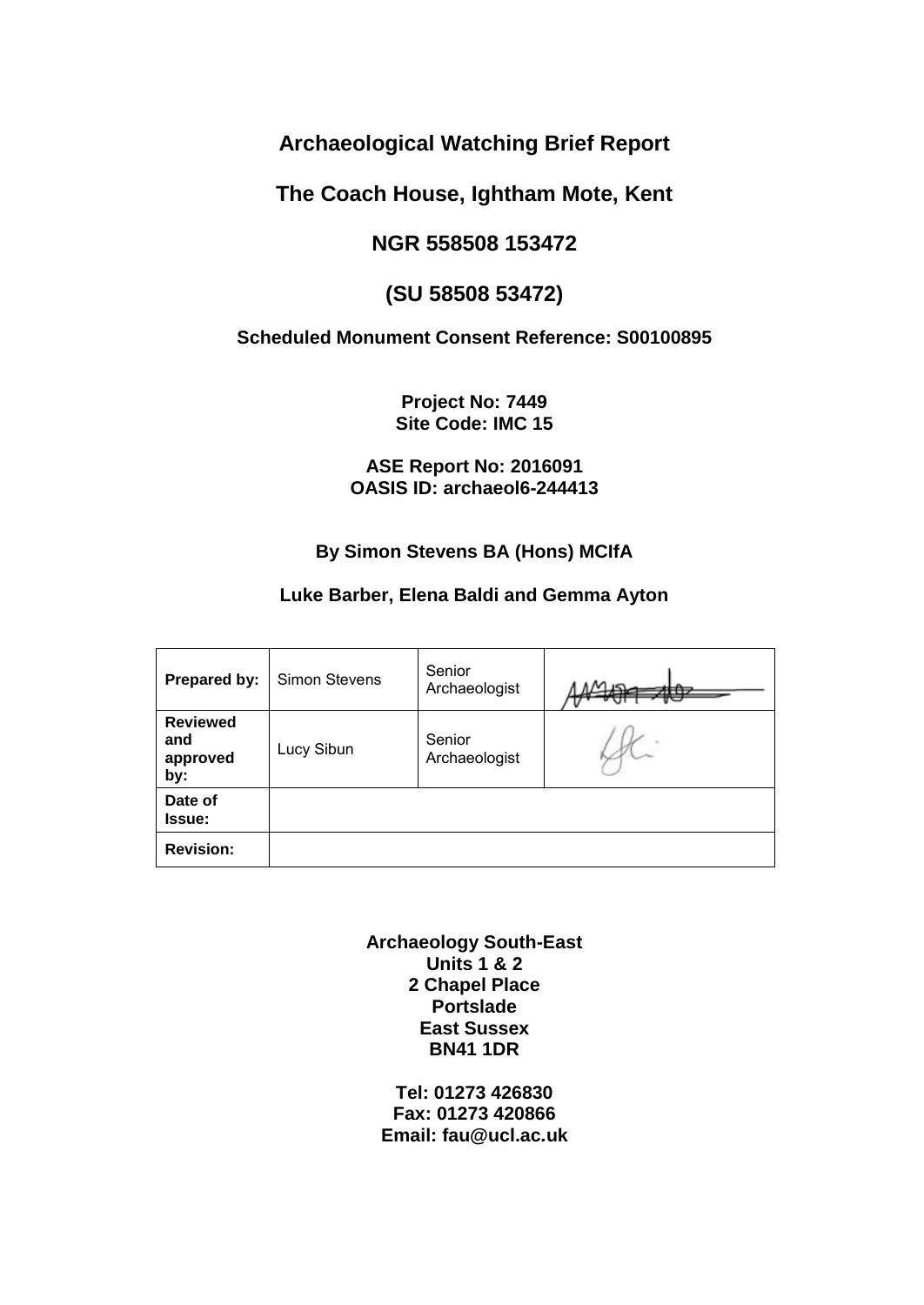#### *Abstract*

*Archaeology South-East was commissioned by Stuart Page Architects on behalf of the National Trust to undertake an archaeological watching brief during groundworks adjacent to The Coach House, Ightham Mote, Kent.* 

*No significant archaeological features or deposits were identified during the limited groundworks at the site, and only a small assemblage of post-medieval artefacts was recovered from an encountered layer of made ground.*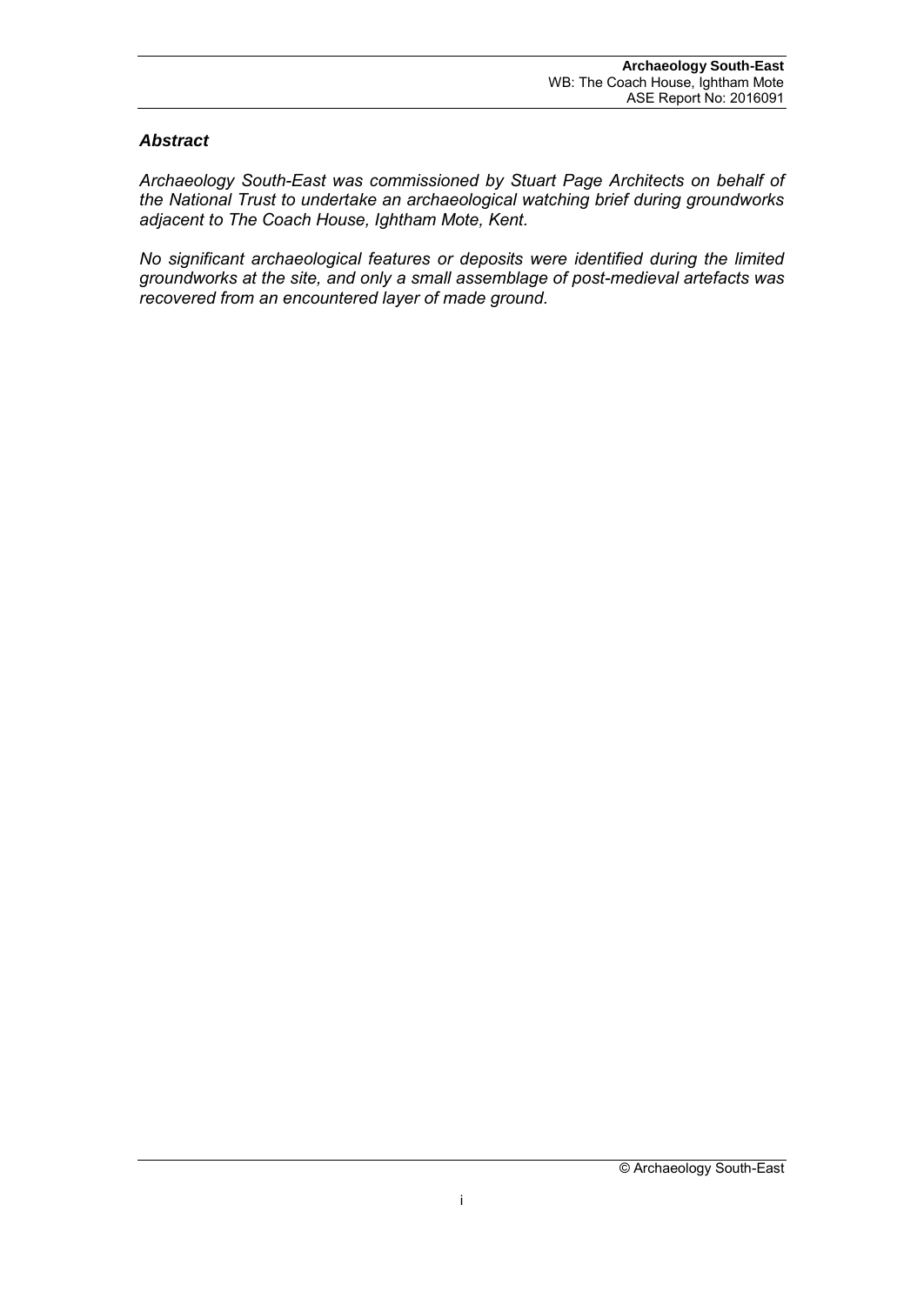## **CONTENTS**

- **1.0 Introduction**
- **2.0 Archaeological Background**
- **3.0 Archaeological Methodology**
- **4.0 Results**
- **5.0 The Finds**
- **6.0 Discussion and Conclusion**

**Bibliography Acknowledgements** 

**HER Summary OASIS Form** 

#### **TABLES**

- Table 1: Quantification of site paper archive<br>Table 2: Quantification of artefact and envirg
- Quantification of artefact and environmental samples
- Table 3: Recorded contexts
- Table 4: Finds quantification<br>Table 5: Pottery assemblage
- Table 5: Pottery assemblage<br>Table 6: Ceramic Building Ma
- Table 6: Ceramic Building Material quantification<br>Table 7: Registered find
- Registered find

#### **FIGURES**

- Figure 1: Site location plan<br>Figure 2: Site location
- Site location
- Figure 3: Area monitored showing recorded brickwork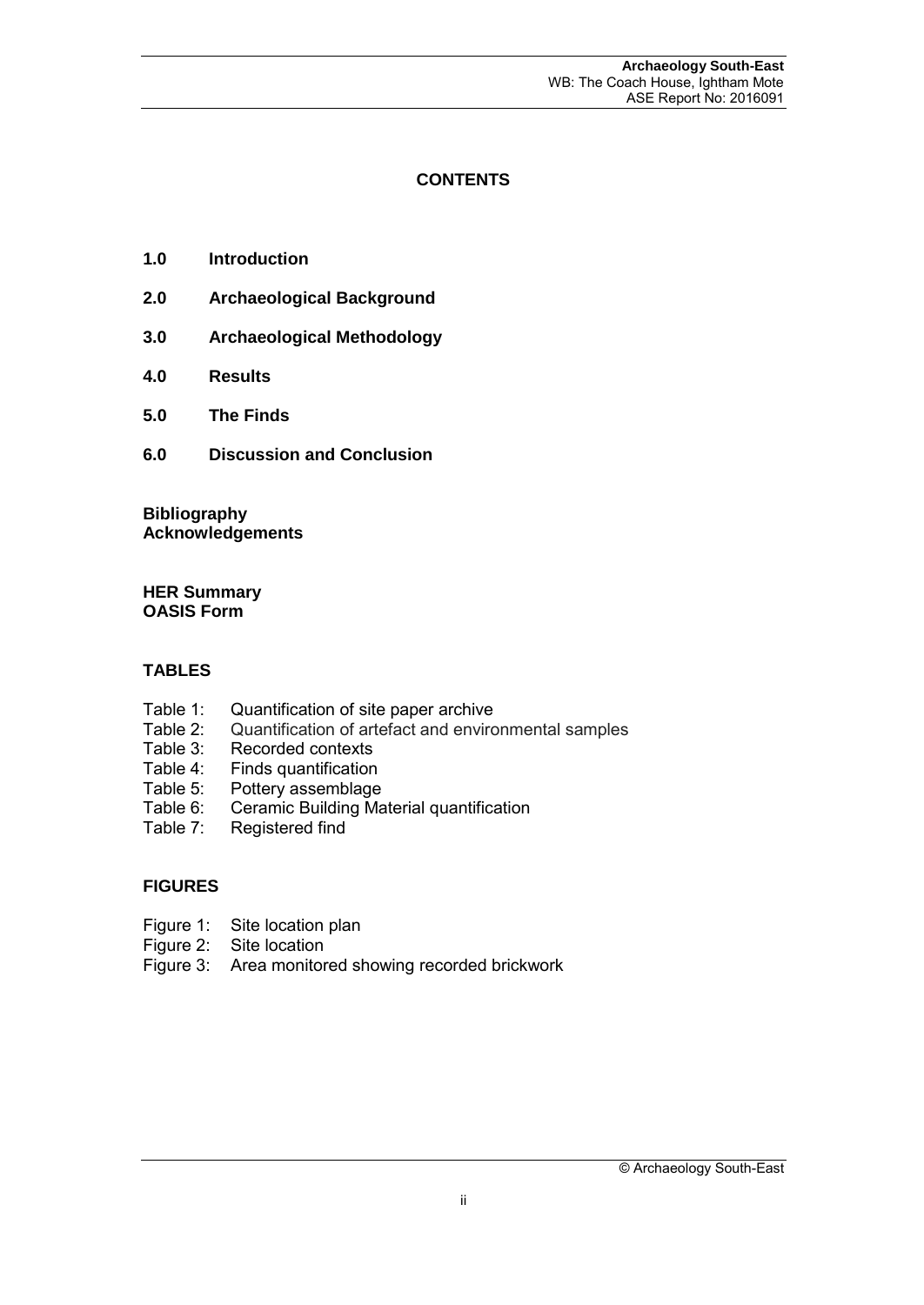## **1.0 INTRODUCTION**

## **1.1 Site Background**

1.1.1 Archaeology South-East (ASE), the contracting division of the Centre for Applied Archaeology (CAA), Institute of Archaeology (IoA), University College London (UCL) was commissioned Stuart Page Architects on behalf of the National Trust to undertake an archaeological watching brief during groundworks adjacent to The Coach House, Ightham Mote, Kent (NGR 558508 153472) (Figure 1)

## **1.2 Geology and Topography**

- 1.2.1 Ightham Mote consists of a complex of buildings including a medieval moated manor house (known as *The Mansion*) currently owned by the National Trust. The site lies in a secluded wooded valley, surrounded by farmland. The Coach House is a Grade II listed building adjacent to the moat.
- 1.2.2 According to current data from the British Geological Survey the underlying geological strata at the site consists of Atherfield Clay Formation, with local deposits of sandstone and limestone. There is no recorded superficial geology (BGS 2016).

## **1.3 Planning Background**

- 1.3.1 Scheduled Monument Consent (SMC) for works to repair/replace an area of sunken paving adjacent to The Coach House was granted by the Secretary of State for Culture, Media and Sport in March 2015 (SMC reference S00100895). An area of paving has sunk and cracked, possibly owing to the collapse of an underlying drain.
- 1.3.2 One of the conditions of the SMC was the provision of archaeological monitoring during the groundworks to investigate the problem and repair it. The condition stated that:

*'No ground works shall take place until the applicant has confirmed in writing the commissioning of a programme of archaeological work to take place during the development in accordance with a written scheme of investigation which has been submitted to and approved by the Secretary of State advised by English Heritage'* 

1.3.3 A *Written Scheme of Investigation* (WSI) for the archaeological work was prepared by Stuart Page Architects (SPA 2015) and duly approved before the commencement of the work. The document outlined the methodologies to be used on-site and in the reporting and archiving of the results of the monitoring of groundworks (*ibid.*).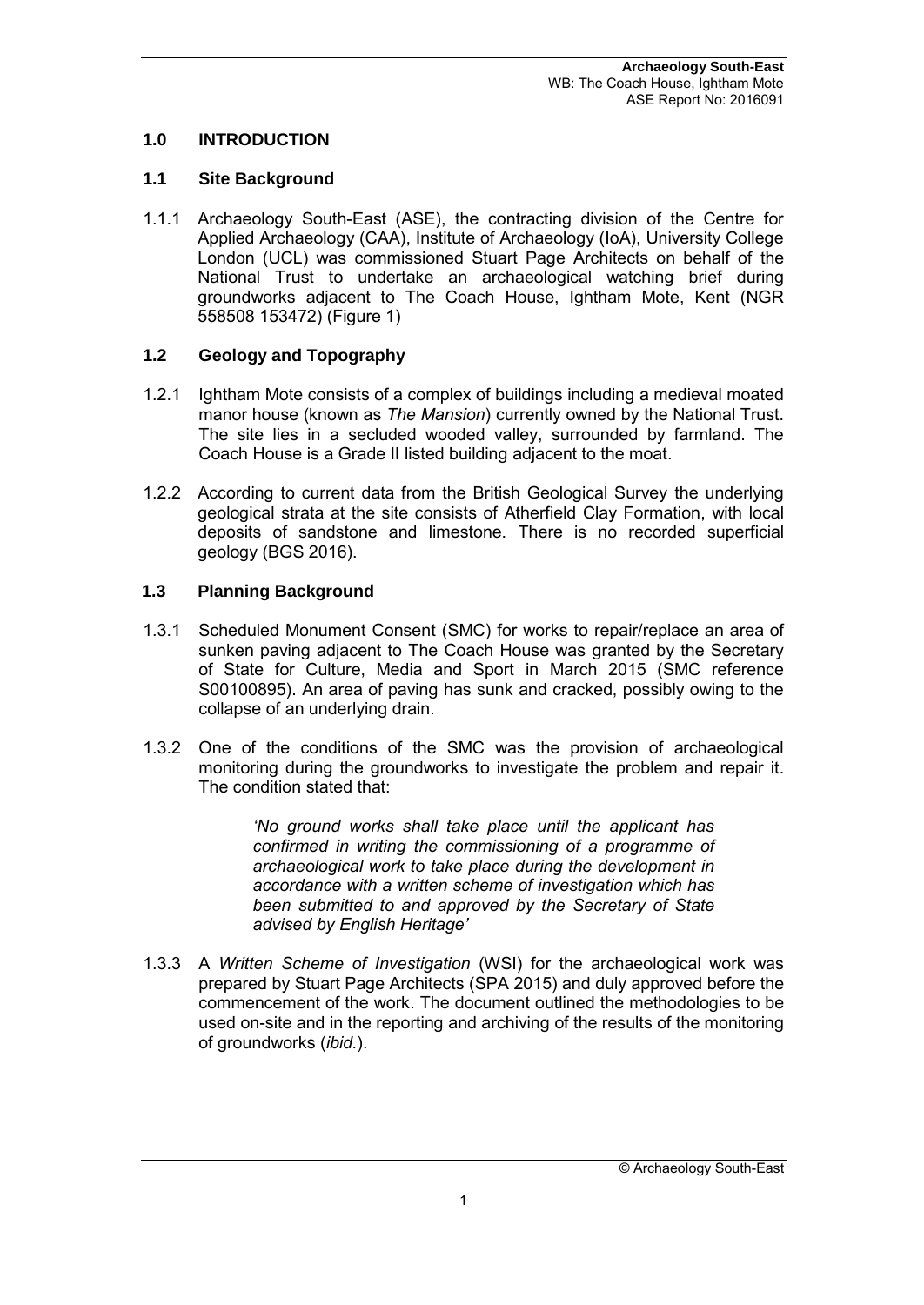## **1.4 Research Aims and Objectives**

1.4.1 The general aim of the archaeological work given in the WSI (*ibid*.) was to:

*'ensure that all features, artefacts or ecofacts of archaeological interest that will be affected by the proposed groundworks are recorded and interpreted to appropriate standard.'* 

#### **1.5 Scope of Report**

1.5.1 The current report provides results of the monitoring of groundworks undertaken during visits to the site between September 2015 and February 2016. The on-site work was undertaken by Simon Stevens and Greg Priestley-Bell (Senior Archaeologists), Chris Russel and Gary Webster (Archaeologists) and Jake Wilson (Archaeological Assistant). The project was managed by Paul Mason (Project Manager) and by Jim Stevenson and Dan Swift (Post-Excavation Managers).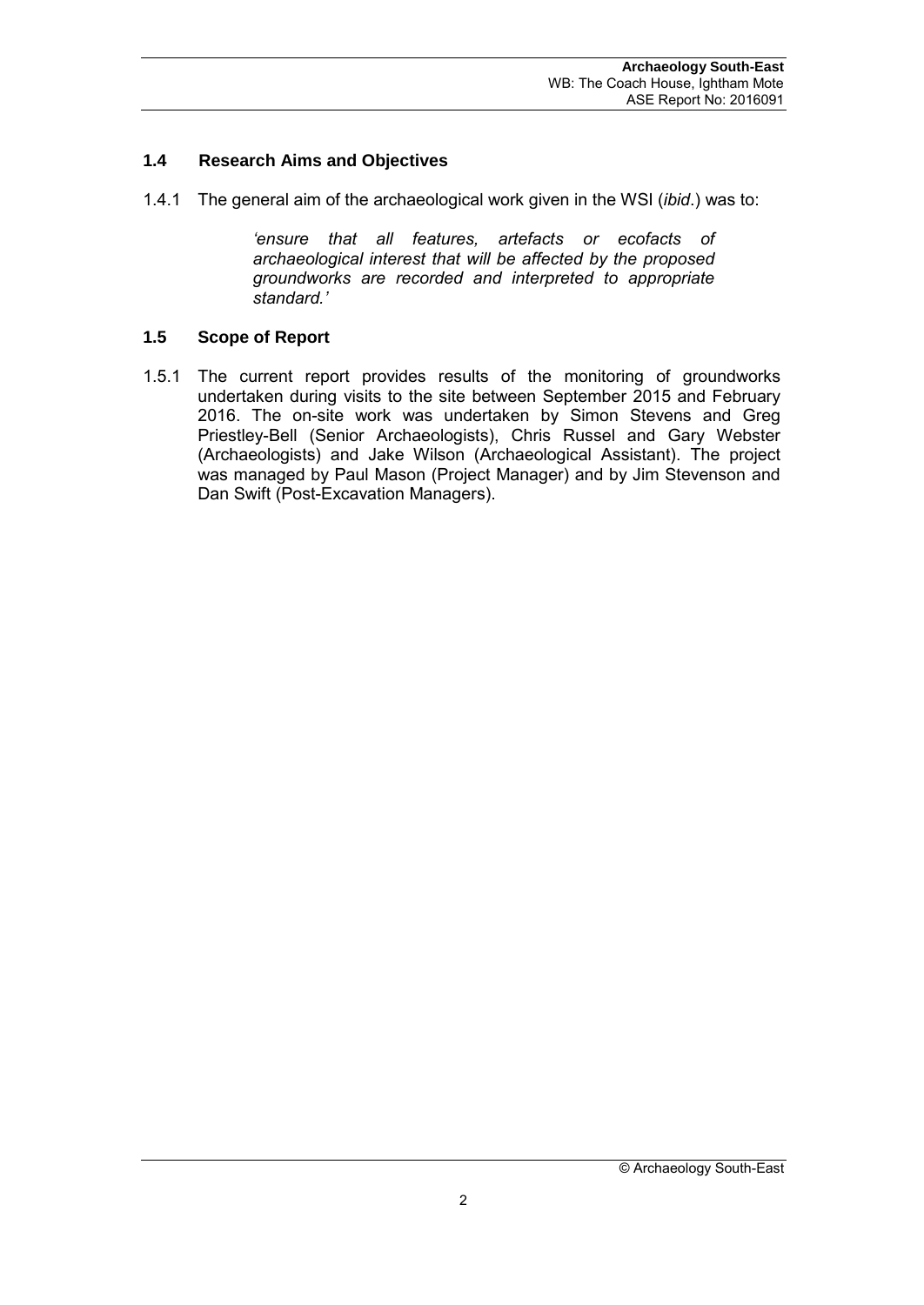## **2.0 ARCHAEOLOGICAL BACKGROUND**

2.1 The following is reproduced from the English Heritage record of Scheduled Monuments (ref. 12717) with due acknowledgement.

> *'Ightham Mote includes an exceptionally well preserved moated manor house, a nearly-square moat some 50m long by 7-10m wide, an infilled fishpond and an outer courtyard of buildings. The evolution of the building from a hall-house with adjoining solars and chapel in the mid-14th century to a grand Jacobean mansion set around a quadrangle in the 17th century is documented both historically and archaeologically. Such moated sites are generally seen as prestigious residences of the Lords of the Manor, the moat not only marking the high status of the occupier but also serving to deter casual raiders and wild animals.*

> *In the mid-16th century an outer courtyard to the west of the house was enclosed by ranges of half-timbered stables, staff quarters and a gatehouse. Only the western end of this courtyard survives, a fire having destroyed the remainder. The central area is now a lawn. To the north of the house the lawn occupies the area of a former fish-pond which would have provided fish for the table. The date of its construction is unknown, but it was infilled between 1789 and 1849 as part of a change in fashion towards lawns and landscaped gardens.'*

- 2.2 The Coach House was apparently built in the late  $19<sup>th</sup>$  century, but graffiti provides an earlier date of 1840 for some elements of the structure. It has been argued that much of the building dates from the 1870, built to a design by R. N. Shaw at the same time as he undertook work on the manor house (SPA 2015).
- 2.3 There have been known alterations to the building in 1891, when a lean-to was added, and in 1986 when the Coach House was converted to the current use as a shop, toilet block and garage (*ibid.*).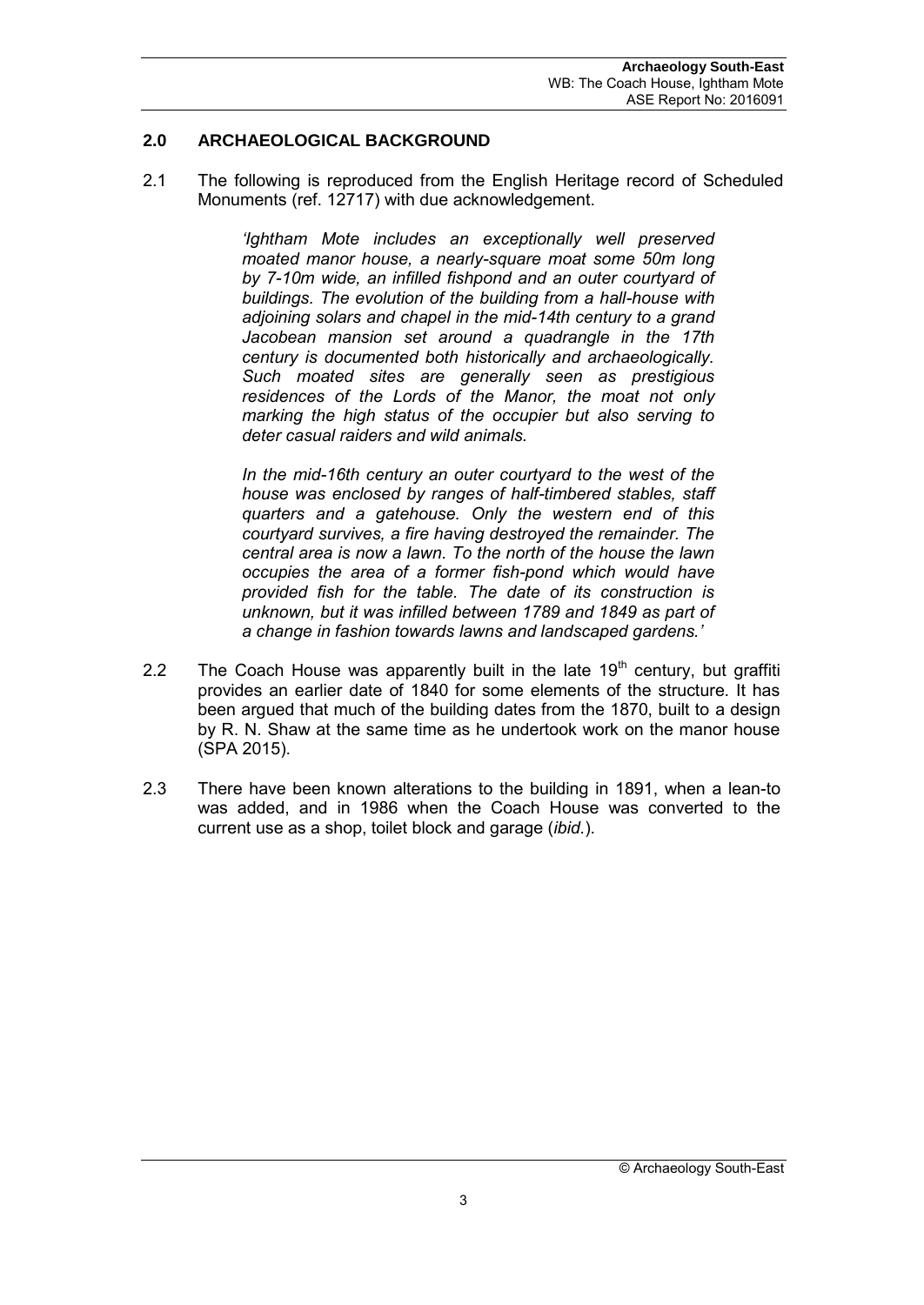## **3.0 ARCHAEOLOGICAL METHODOLOGY**

- 3.1 Mechanical excavation was monitored by a suitably qualified archaeologist. All sections were examined for the presence of archaeological features, and all spoil was scanned for archaeological artefacts. The area monitored is shown in Figure 2.
- 3.2 All encountered deposits were recorded to accepted professional standards using standard Archaeology South-East context record forms. Deposit colours were recorded by visual inspection and not by reference to a Munsell Colour chart.
- 3.3 A full photographic record of the work was kept and will form part of the site archive, which is currently held by Archaeology South-East at the offices in Portslade, and will be offered to the National Trust in due course. The archive consists of the following material:

| Context sheets             | 5         |
|----------------------------|-----------|
| Section sheets             |           |
| Plans sheets               |           |
| Colour photographs         |           |
| <b>B&amp;W</b> photos      |           |
| Digital photos             | 62 images |
| Context register           |           |
| Drawing register           |           |
| Watching brief forms       | 9         |
| <b>Trench Record forms</b> |           |

Table 1: Quantification of site paper archive

| Bulk finds (quantity e.g. 1 bag, 1 | 1 small box |
|------------------------------------|-------------|
| box, $0.5$ box $0.5$ of a box)     |             |
| Registered finds (number of)       |             |
| Flots and remains from<br>bulk     |             |
| samples                            |             |
| Palaeoenvironmental<br>specialists | n           |
| sample samples (e.g. columns,      |             |
| prepared slides)                   |             |
| Waterlogged wood                   |             |
| Wet sieved remains from<br>bulk    |             |
| samples                            |             |

Table 2: Quantification of artefact and environmental samples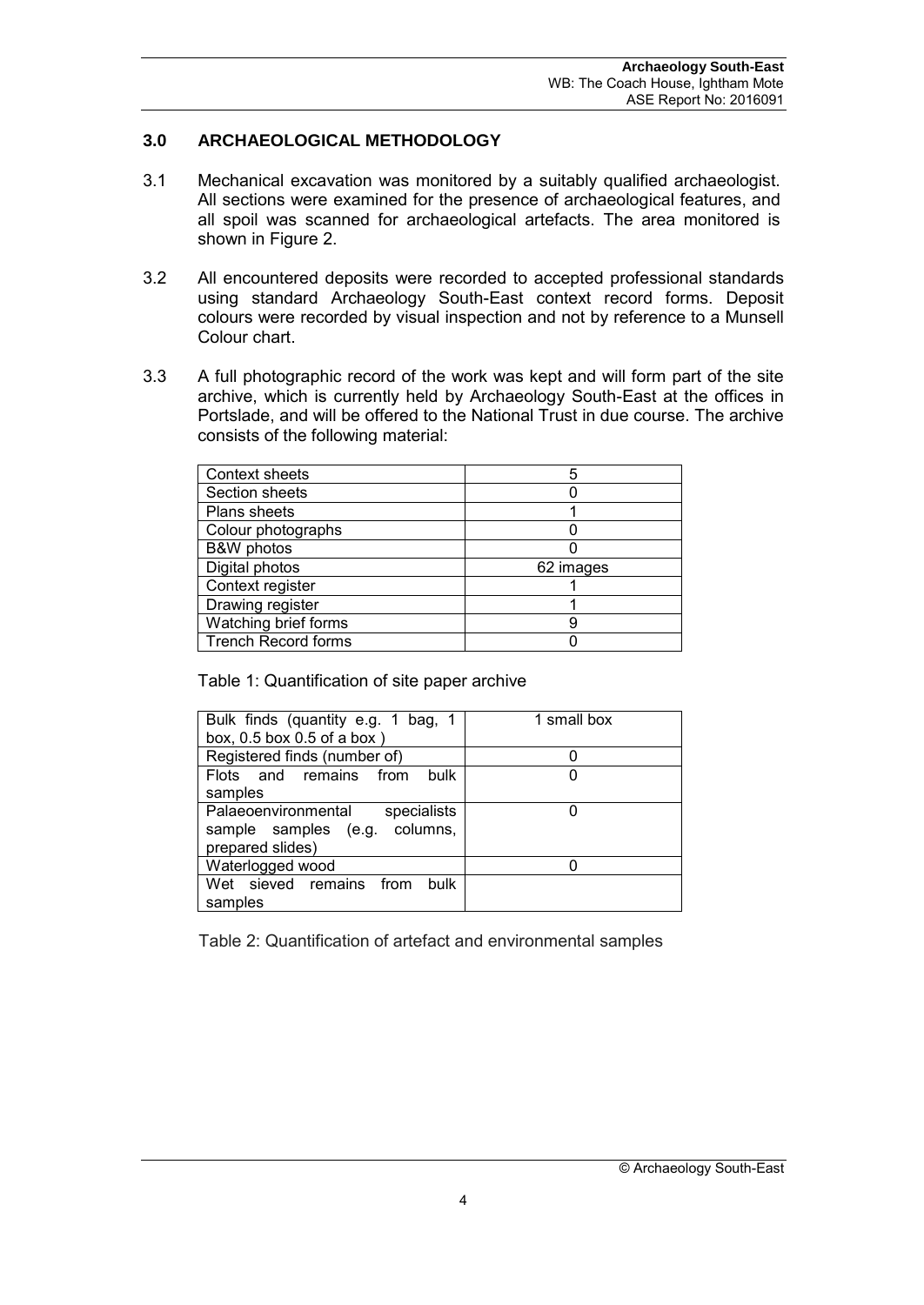## **4.0 RESULTS (Figure 3)**

## **4.1 Introduction**

4.1.1 An archaeological watching brief was maintained during groundworks at the site between September 2015 and February 2016. The monitored groundworks consisted of the manual reduction of ground level to a maximum depth of 400mm of an area immediately adjacent to The Coach House.

## **4.2 The Stratigraphic Sequence**

| Context<br><b>Number</b> | Type    | <b>Description</b> | Max. Deposit Thickness (m) |
|--------------------------|---------|--------------------|----------------------------|
| 001                      | Laver   | Concrete           | 0.13                       |
| 002                      | Laver   | Made Ground        | 0.24                       |
| 003                      | Laver   | Made Ground        | 0.12                       |
| 004                      | Laver   | Made Ground        | 0.24                       |
| 005                      | Masonry | <b>Brickwork</b>   | 0.20                       |

Table 3: Recorded Contexts

- 4.2.1 The encountered stratigraphic sequence was straightforward. At the base of the excavations was a highly mixed deposit of made ground containing brick and concrete rubble, builders sand and topsoil [002] and [004], which contained a limited assemblage of artefacts. This was beneath an intermittent layer of sand levelling, context [003], which was overlain by a layer of cracked and partially sunk concrete, context [001].
- 4.2.2 The only feature recorded was an isolated chunk of brick masonry rendered in mortar and only partially exposed in the excavation area [005]. It measured 800mm by 680mm and was interpreted by the excavator as the brick-built socket for an upright post of some kind. It was clearly of recent origin, and appeared not to predate the construction of The Coach House.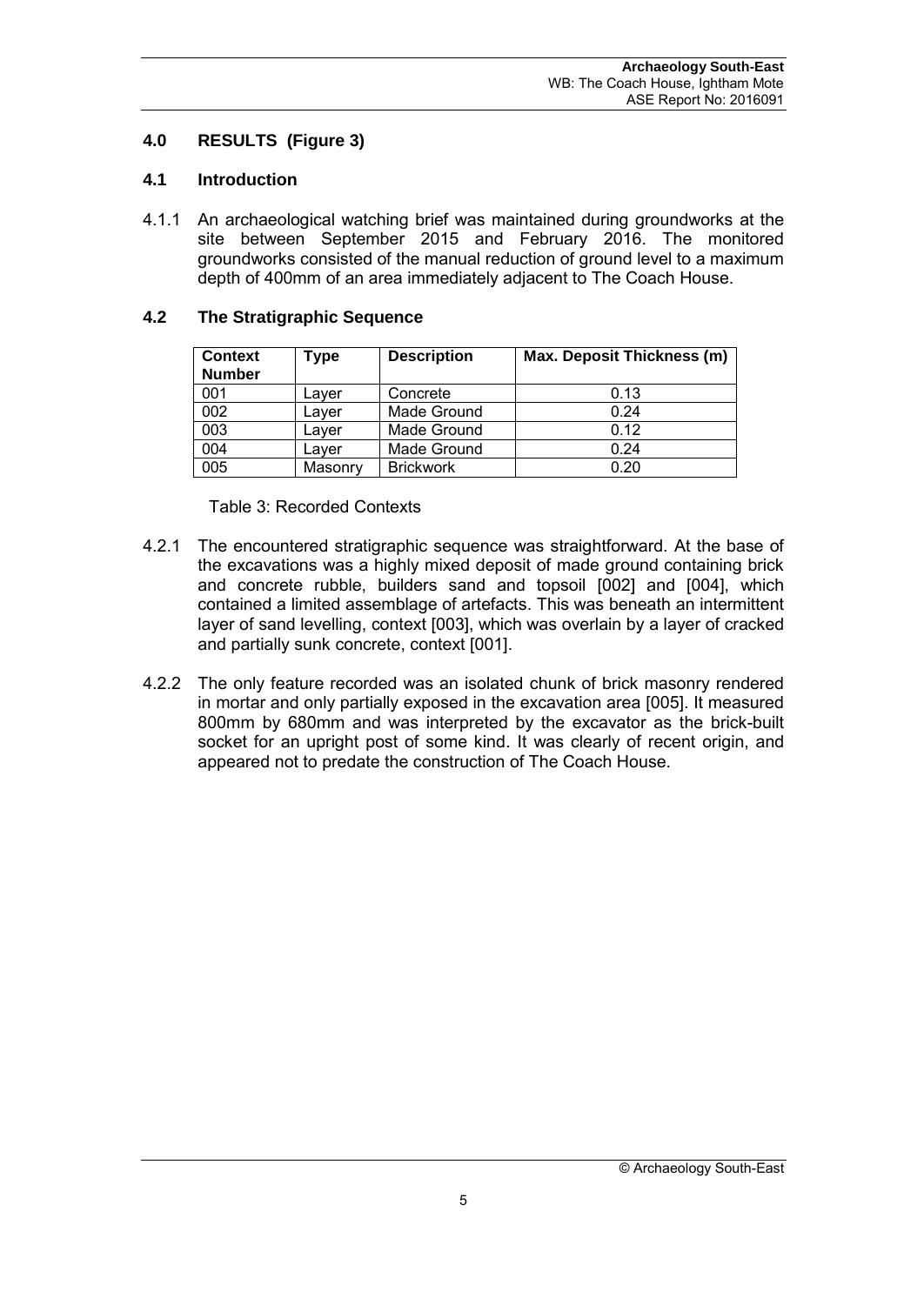## **5.0 THE FINDS**

## **5.1 Summary**

5.1.1 A small assemblage of material was recovered during the watching brief. The material was air dried as appropriate, subsequently quantified by count and weight, and was bagged and labelled (Table 4). The objects were packed and stored following CIfA guidelines (CIfA 2014). No further conservation is required.

|                |         | Wt   |            | Wt   |             | Wt   |               | Wt  |    | Wt         |       | Wt  |        | Wt  |
|----------------|---------|------|------------|------|-------------|------|---------------|-----|----|------------|-------|-----|--------|-----|
| <b>Context</b> | Pottery | (g)  | <b>CBM</b> | (g)  | <b>Bone</b> | (g)  | Other         | (g) | Fe | <u>(g)</u> | Glass | (g) | Copper | (g) |
|                |         |      |            |      |             |      | Shell, 2<br>ົ | 47  |    |            |       |     |        |     |
| 002            | 53      | 1251 | 22         | 3267 |             | 45   | Coal,         | 10  |    | 285        |       | 149 |        |     |
| 004            |         |      |            | 1282 | 18          | 1495 |               |     |    |            | ⌒     | 28  |        | 55  |
| <b>Total</b>   | 53      | 1251 | 29         | 4549 | 19          | 1540 |               | 47  |    | 285        |       | 177 |        | 61  |

Table 4: Finds quantification

## **5.2 The Pottery** by Luke Barber

5.2.1 The archaeological monitoring recovered 47 sherds of pottery, weighing 872g, from a single context. The material has been fully listed in Table 5 as part of the visible archive.

| <b>Context</b> | <b>Fabric</b>               | Period No |                |                 | <b>Weight Comments</b>                                                                               |
|----------------|-----------------------------|-----------|----------------|-----------------|------------------------------------------------------------------------------------------------------|
| 002            | lFrechen stoneware          | EPM       |                | 12g             | Bottle (C17th)                                                                                       |
| 002            | White salt-glazed stoneware | EPM       | 2              | 12g             | Uncertain form x1                                                                                    |
| 002            | Glazed red earthenware      | LPM       | 5              | 214g            | Jar x1 (moulded club rim with<br>rouletted line below), dish x1<br>(inturned rim), uncertain form x1 |
| 002            | English stoneware           | LPM       |                | 212g            | Bottle x1 (fe wash, salt glaze)                                                                      |
| 002            | lCreamware                  | LPM       | 15             | 72g             | Plate x1 (scalloped rim). M/l C18th                                                                  |
| 002            | Blue transfer-printed ware  | LPM       | $\mathsf{I}2$  | 14g             | Plate x1 (willow-pattern), bowl x1<br>(unclear design)                                               |
| 002            | Green transfer-printed ware | LPM       | 12             | 84g             | Plate x1 (foliage pattern)                                                                           |
| 002            | Refined whiteware           | LPM       | $\overline{2}$ | 10 <sub>g</sub> | Plate x1                                                                                             |
| 002            | Chinese porcelain           | EPM       |                | 4q              | Plare x1 (Chinese blue hand-<br>(painted)                                                            |

Table 5**:** Pottery assemblage EPM – Early Post-Medieval c. 1525/50-1750; LPM - Late Post-Medieval c. 1750-1900+).

5.2.2 The single sherd of  $17<sup>th</sup>$ - century Frechen stoneware is the earliest sherd of pottery, with the white salt-glazed stoneware, early creamware and Chinese porcelain belonging to the  $18<sup>th</sup>$  century. The remainder of the assemblage can all be placed in the  $19<sup>th</sup>$  century. The assemblage is too small to comment on meaningfully but the material appears to represent a typical spread of domestic material.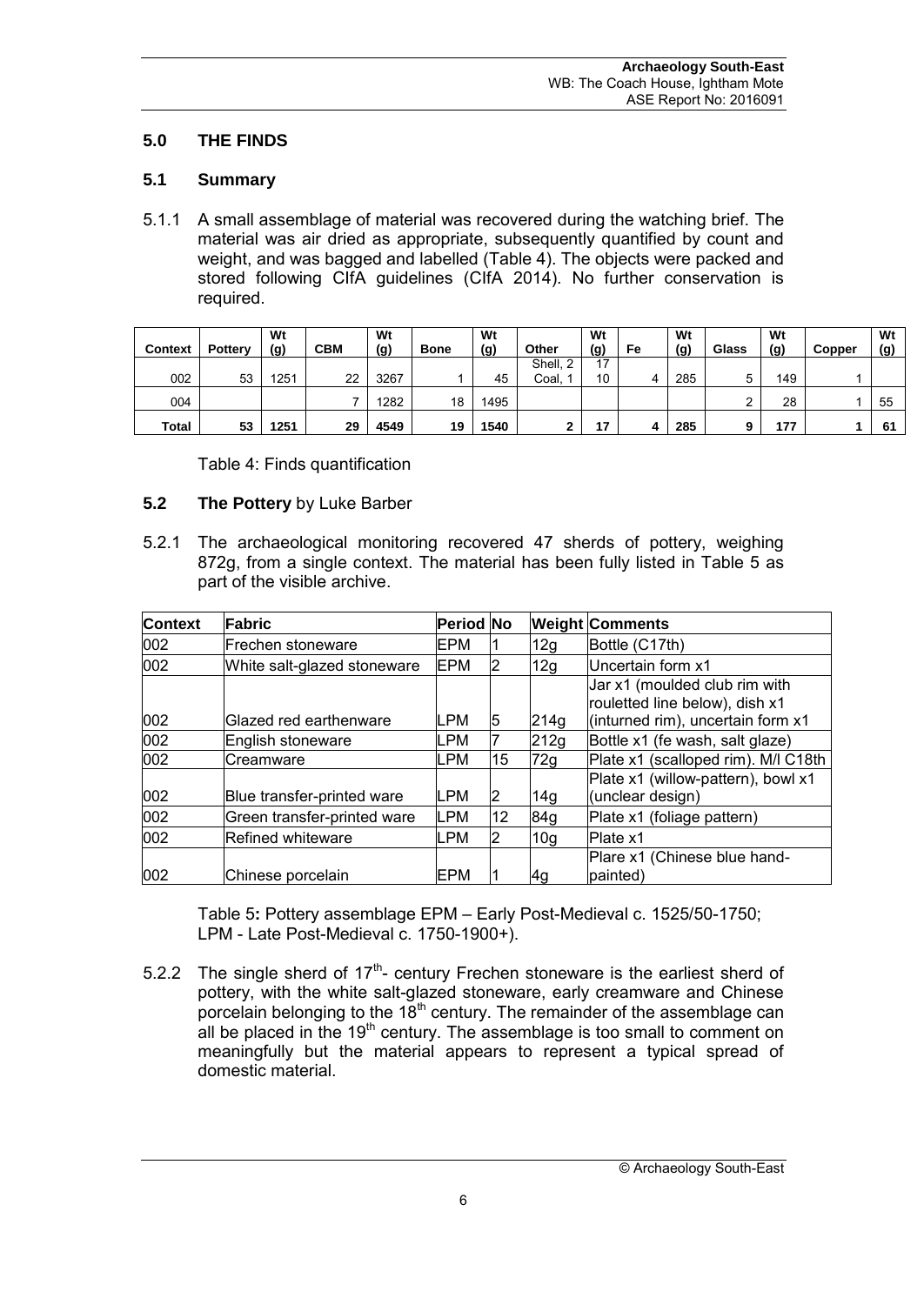## **5.3 The Ceramic Building Material** by Luke Barber and Isa Benedetti-Whitton

5.3.1 A relatively small assemblage of brick and tile was recovered during the archaeological work. The material recovered from context [002] is summarised in Table 6.

| Form         | <b>Fabric</b>                     | <b>No</b> | <b>Dimensions</b> | <b>Comments</b>                            |
|--------------|-----------------------------------|-----------|-------------------|--------------------------------------------|
|              | B1: Moderate fine 'sugary'        |           |                   |                                            |
|              | quartz, rare/sparse iron          |           |                   | Well formed, medium fired. Late            |
| <b>Brick</b> | oxides to 1mm                     | 1/128g    | 65mm thick        | $C17th - 18th$                             |
|              |                                   |           |                   | As above but with shaped curving           |
|              |                                   |           |                   | edge and notable wear on upper face        |
| <b>Brick</b> | B1                                | 1/1022g   | 65mm thick        | (floor brick)                              |
|              | B2: Common/moderate               |           |                   |                                            |
|              | medium quartz, sparse iron        |           |                   | Quite crudely formed, hard fired           |
| <b>Brick</b> | oxides to 1mm                     | 1/210g    | 50mm thick        | 9some self glaze). C16th - 17th            |
| <b>Brick</b> | B <sub>2</sub>                    | 1/66g     |                   | Self-glazed                                |
|              | T1: Sparse fine quartz,           |           |                   |                                            |
|              | occasional calcareous             |           |                   | Quite well formed and fired. Mid           |
| Ridge tile   | inclusions to 1mm (voids)         | 1/55g     | 13mm thick        | $C15th - 16^{th}$ ?                        |
|              |                                   |           |                   | Quite well formed and fired. Similar to    |
|              | T2: Moderate medium quartz,       |           |                   | Roman imbrex but probably a heavy          |
| Ridge tile   | common marl pellets to 2mm 1/272g |           | 22mm thick        | C16th- century tile                        |
|              | T3: Common/moderate               |           |                   |                                            |
|              | medium quartz, very rare iron     |           |                   |                                            |
| Ridge tile   | oxides to 2mm                     | 1/84g     | 12mm thick        | Well formed and fired. $C17th - 18^{th}$ ? |
| Peg tile     | Т1                                | 4/328g    | 13-14mm thick     |                                            |
|              | T4: Abundant fine calcareous      |           |                   |                                            |
|              | speckling with some larger        |           |                   | Quite well formed, medium/well fired.      |
| Peg tile     | pieces to 1mm (voids)             | 3/468g    |                   | 13-14mm thick Mid C15th - $16^{th}$ ?      |
|              |                                   |           |                   | Well formed and fired. Diamond peg         |
| Peg tile     | T5: Sparse fine quartz            | 7/184g    |                   | 10-11mm thick holes. Mid C18th - 19th      |
|              | F1: Moderate/abundant             |           |                   |                                            |
|              | medium quartz, occasional         |           |                   | Bevelled edge. Unglazed/worn               |
| Floor tile   | white inclusions to 1mm           | 1/450q    | 24mm thick        | surface. C15th - 17th                      |

Table 6: Ceramic Building Material assemblage from context [002]

- 5.3.2 A total of seven pieces of ceramic building material (CBM) collectively weighing 1282g were subsequently recovered from context [004]. Included in this assemblage were three half round and one sharply curving ridge tile fragments, all well-fired and several almost vitrified; one vitrified fragment of peg tile with two small diamond shaped peg holes; and two slightly thicker flat tile fragments. All the CBM was post-medieval in date and a c.18<sup>th</sup>-19<sup>th</sup> century date is likely. None of the CBM has been retained.
- 5.3.3 The ceramic building material assemblage is notably varied in types and fabrics, particularly considering it was recovered from a single context. It would certainly appear there is a significant early post-medieval residual/reused element in the assemblage. However, enough later material is present to suggest a  $19<sup>th</sup>$ - century date for the made ground, context [002] and [004].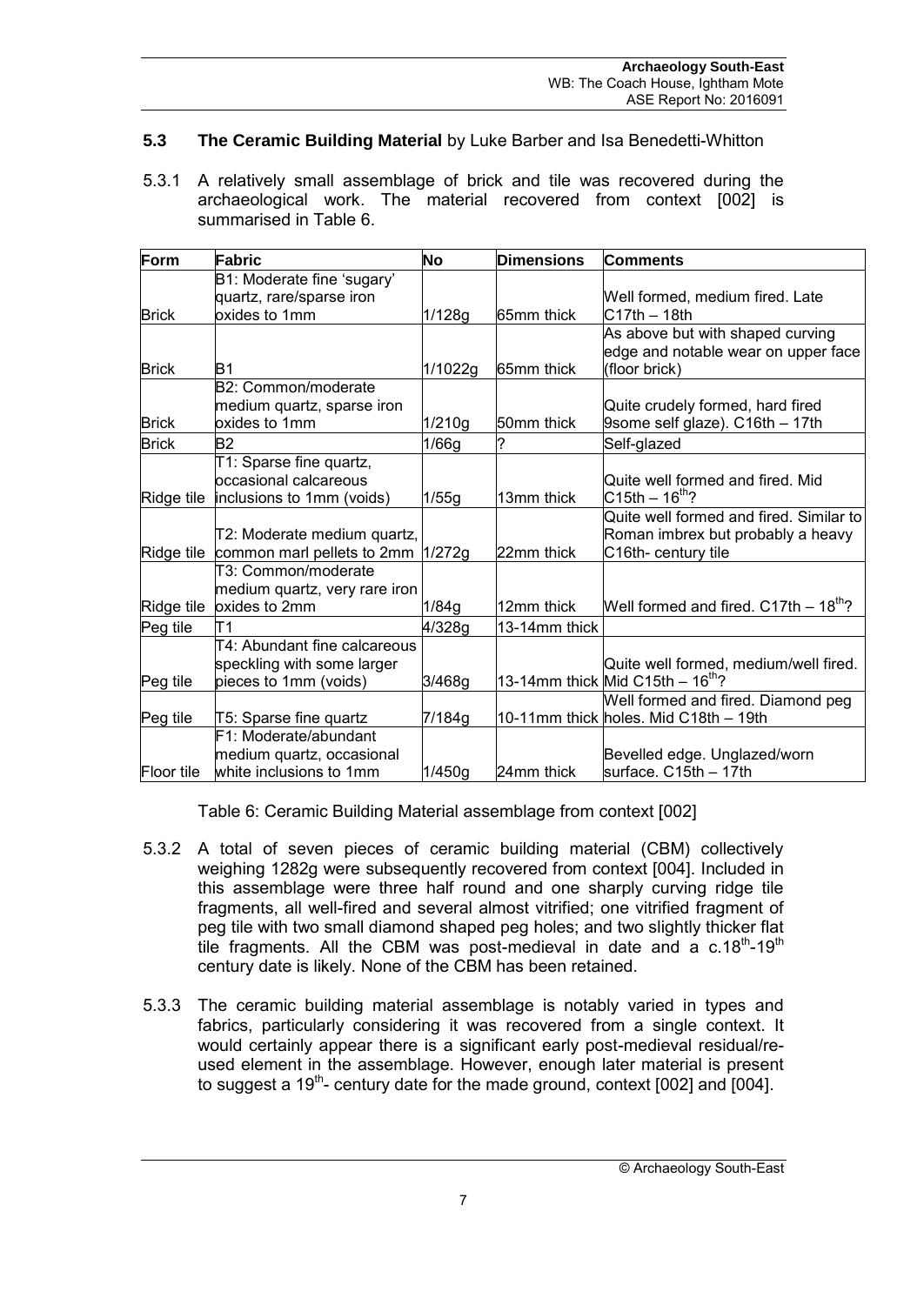## **5.4 The Glass** by Luke Barber

5.4.1 Context [002] produced five fragments of glass. The earliest consists of two pieces (64g) from heavily corroded green wine bottles of  $18<sup>th</sup>$ - century date. There are a further two shards of uncorroded heavy dark green glass from wine/beer bottles of a likely  $19<sup>th</sup>$ - century date as well as an 8g fragment from a colourless cylindrical vessel, with slight corrosion, that is likely to be of the same date. The only other glass recovered came from context [004] and consists of two shards (28g) of heavily corroded dark green glass, probably of  $18<sup>th</sup>$ - century date.

#### **5.5 The Metalwork** by Elena Baldi

- 5.5.1 A small assemblage consisting of four iron objects, weighing 285g were recovered from context [002]. All are covered in thick layer of iron corrosion products inhibiting the determination of their functionality. All the finds can be compared to similar examples throughout England and date to the late medieval or post-medieval periods.
- 5.5.2 The four pieces are identified as follows:

## *Staple*

Rectangular in shape, 40mm in length, 33mm in width, with straight arms, one of which is broken, whilst the second seems complete (Goodall 2011, H51-81). This type of staple was commonly hammered into wood or masonry.

#### *Nail*

Hand wrought, it is not possible to see if square in section. It is 108 mm in length with thick corrosion layer and consequently, it is not possible to see if the head of the nail is present.

#### *Pivot*

A hinge pivot, 116 mm in length and 58 mm in height, with bent shank, which seems to imply that it had been passed through the wood completely (Goodall 2011, H365). The pivot was often set in mortar or lead, but there is no evidence of either visible on the surface.

#### *Hinge/fitting or key*

This piece is rectangular in shape, with one rounded and one flat ends. It measures 153 mm in length and max width is 45 m. It is possible that the corrosion products cover entirely one central hole that seems visible on the rounded part.

## **5.6 The Registered Find** by Elena Baldi

5.6.1 Only one object made from copper alloy was assigned a unique Registered Finds Number. The object was air dried as appropriate, recorded on separate pro-forma sheet, bagged and individually labelled (Table 7). The object is stored in an air-tight Stewart box with silica gel, following CIfA guidelines (2014). X-radiography was not deemed necessary at this stage, in order evaluate further intervention. No further conservation is required.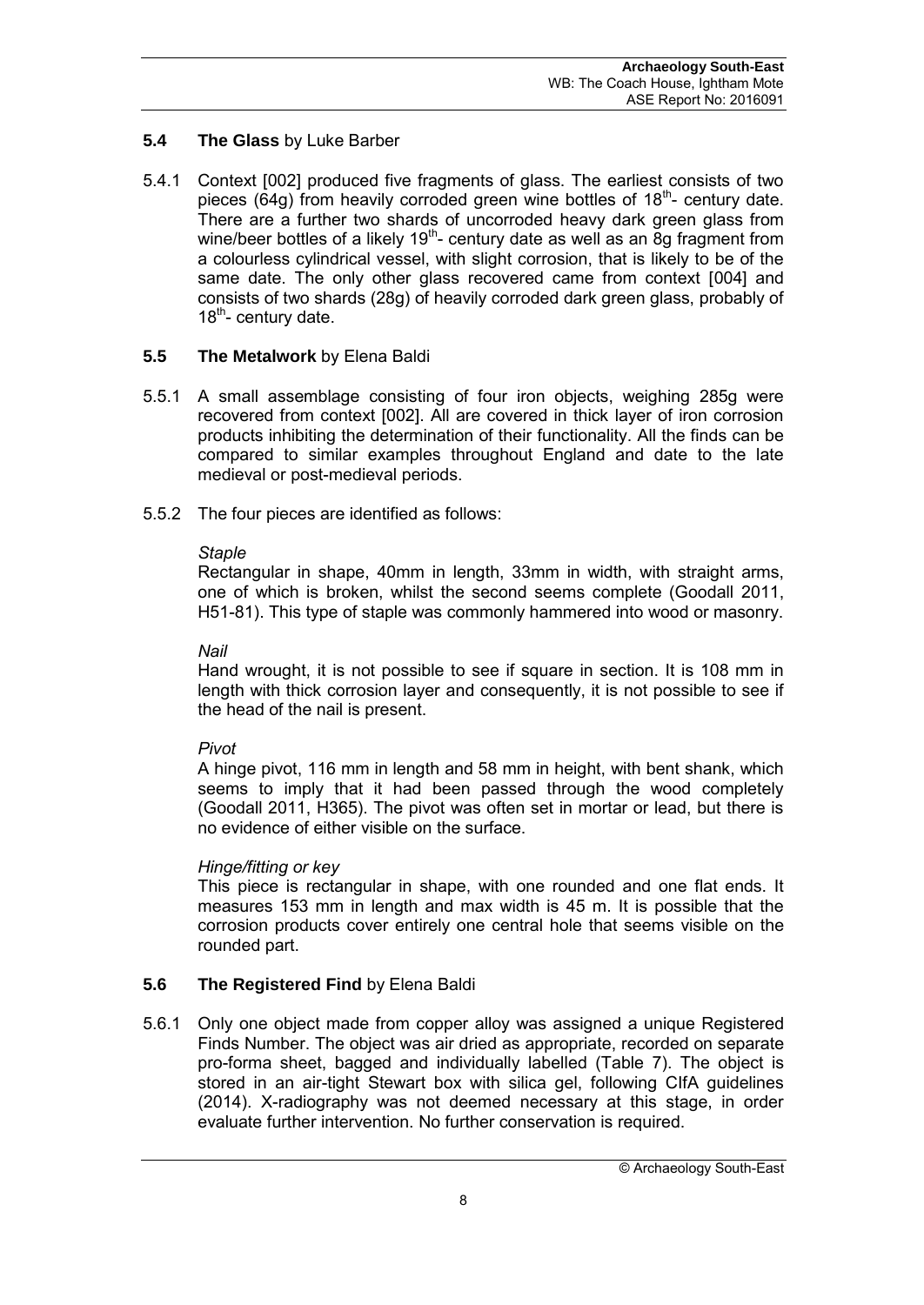| <b>RF No</b> | Context   Object |       | Material Period |              | Wt $(a)$ |
|--------------|------------------|-------|-----------------|--------------|----------|
| 1000         | 004              | Ingot | Copp            | Uncertain 55 |          |

Table 7: Registered find

- 5.6.2 The copper object found in context [004] is oblong in shape and has a triangular section. It is 50 mm in length and 14 mm in width, it weighs 55 g and it is covered with soil and corrosion products. A collar is visible on one side, but it is not clear if a similar feature is also present on a second surface, as this is covered with corrosion products. The third side does not display this feature.
- 5.6.3 The function and date remain unclear.

## **5.7 The Geological Material** by Luke Barber

- 5.7.1 Context [002] contained a 10g fragment of coal likely to be of  $18<sup>th</sup>$  to  $19<sup>th</sup>$ century date.
- **5.8 The Shells** by Elena Baldi
- 5.8.1 Only two fragments of oyster shell (Ostrea Edulis), were recovered, both from context [002], which weigh in total 17g. One piece is very small and incomplete. The second is a juvenile shell, with only few growth steps recorded. This piece is complete, but has a regular hole in the centre of the valve. This is quite well defined and regular; however it is likely that it occurred in the natural environment, more than a product of human intervention.

#### **5.9 The Animal Bone by** Gemma Ayton

5.9.1 A small assemblage of animal bone has been collected, which contains 19 fragments recovered from two contexts ([002] and [004]). Context [002] contains a single fragment identified as the shaft of a pig femur. Context [004] contains an array of specimens including fragments of a cattle mandible and tibia, a sheep/goat tibia, a goat metacarpal and a horse metacarpal. There is no evidence of butchery, burning, gnawing or pathology on the bones. The whole assemblage is in a moderate state of preservation displaying little sign of surface erosion, though no complete bones have been recovered.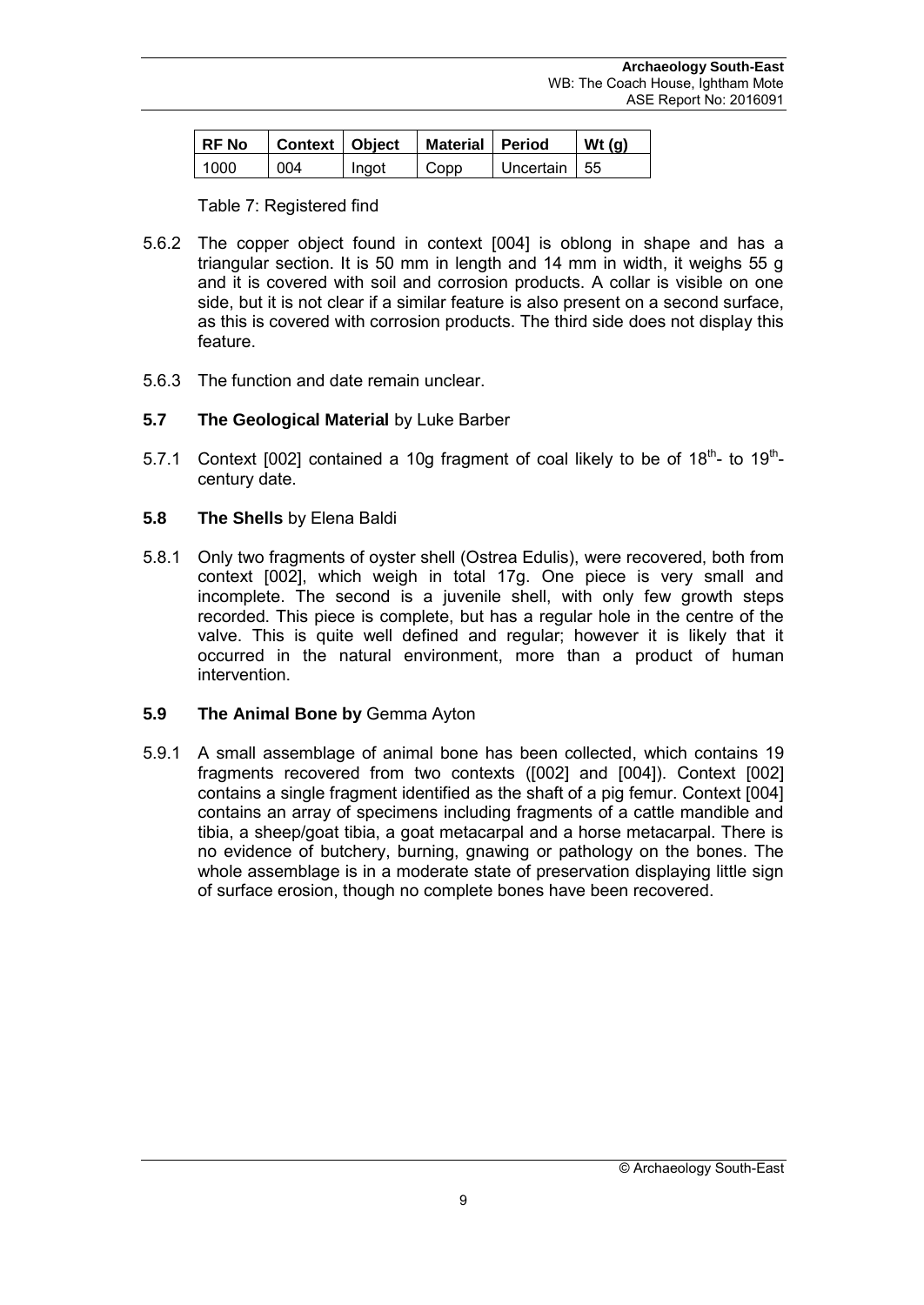## **6.0 DISCUSSION AND CONCLUSION**

- 6.1 No significant archaeological deposits or features were encountered during the monitoring of the groundworks at the site. The comparatively shallow depth of the excavation limited the scope for the exposure of features, and similarly, only a limited assemblage of artefacts was recovered from the thin layer of made ground disturbed during the works. The natural was not exposed at any point.
- 6.2 The assemblage contains no artefacts out of place on a site known to have been occupied since the medieval period, and represents evidence of postmedieval domestic activity, as well as clear indications of  $19<sup>th</sup>$  century buildings work/repair in the form of the relatively numerous tiles.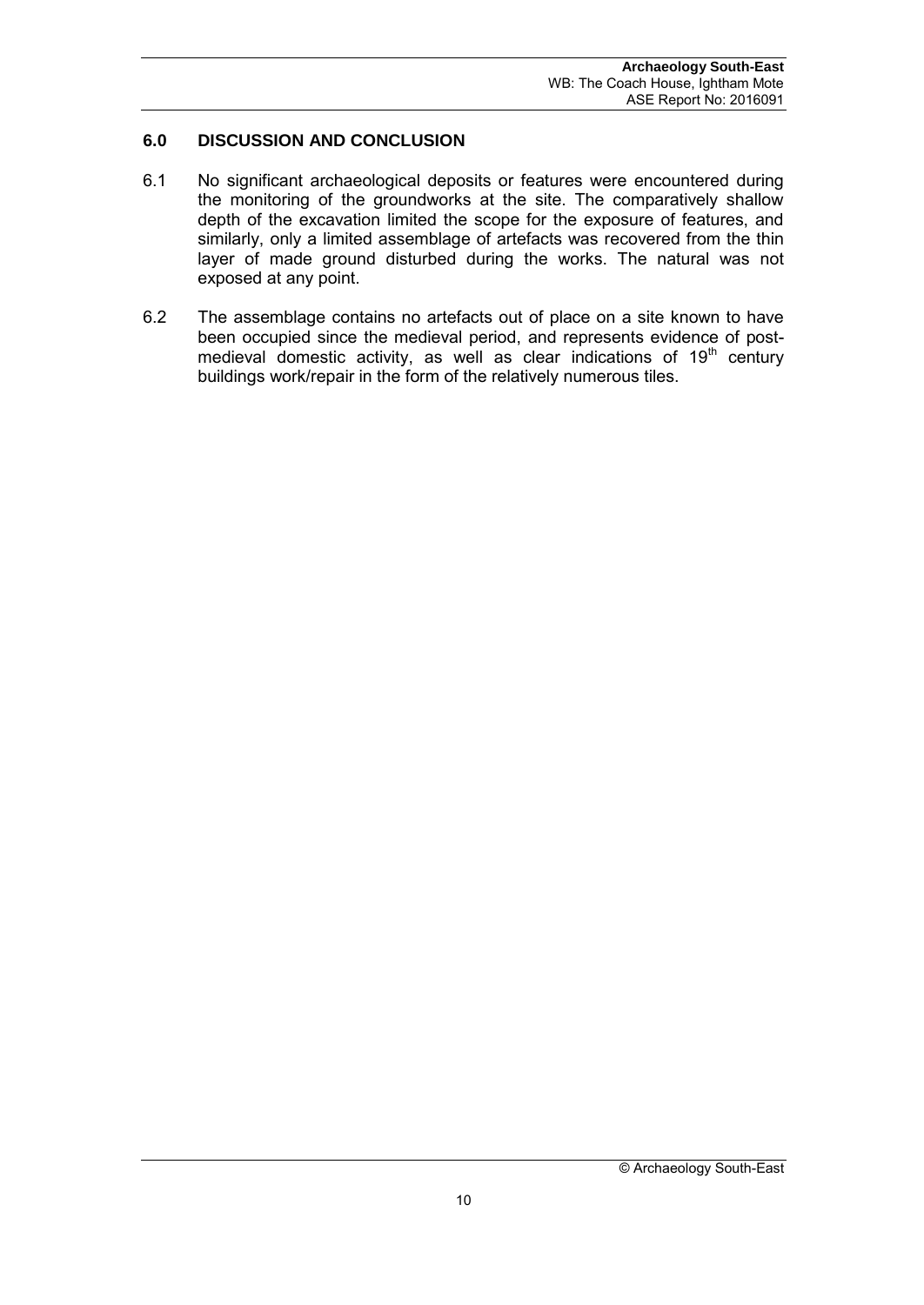#### **BIBLIOGRAPHY**

BGS, 2016. British Geological Survey, Geology of Britain Viewer, accessed 02.03.2016[.http://www.bgs.ac.uk/discoveringGeology/geologyOfBritain/viewer.html](http://www.bgs.ac.uk/discoveringGeology/geologyOfBritain/viewer.html)

CIfA 2014. *Standard and Guidance for the Collection, Documentation, Conservation and Research of Archaeological Materials*

Goodall, I. H. 2011. *Ironwork in Medieval Britain: An Archaeological Study* (Society for Medieval Archaeology Monograph **31**), London.

SPA 2015*. Written Scheme of Investigation for an Archaeological Watching Brief During Work to Relay Paving and Repair Drainage at The Coach House, Ightham Mote.* Unpub document

#### **ACKNOWLEDGEMENTS**

ASE would like to thank Stuart Page Architects for commissioning the archaeological work on behalf of the National Trust. Thanks are also due to the groundworks contractors for their co-operation, and to various members of staff from the National Trust for their hospitality.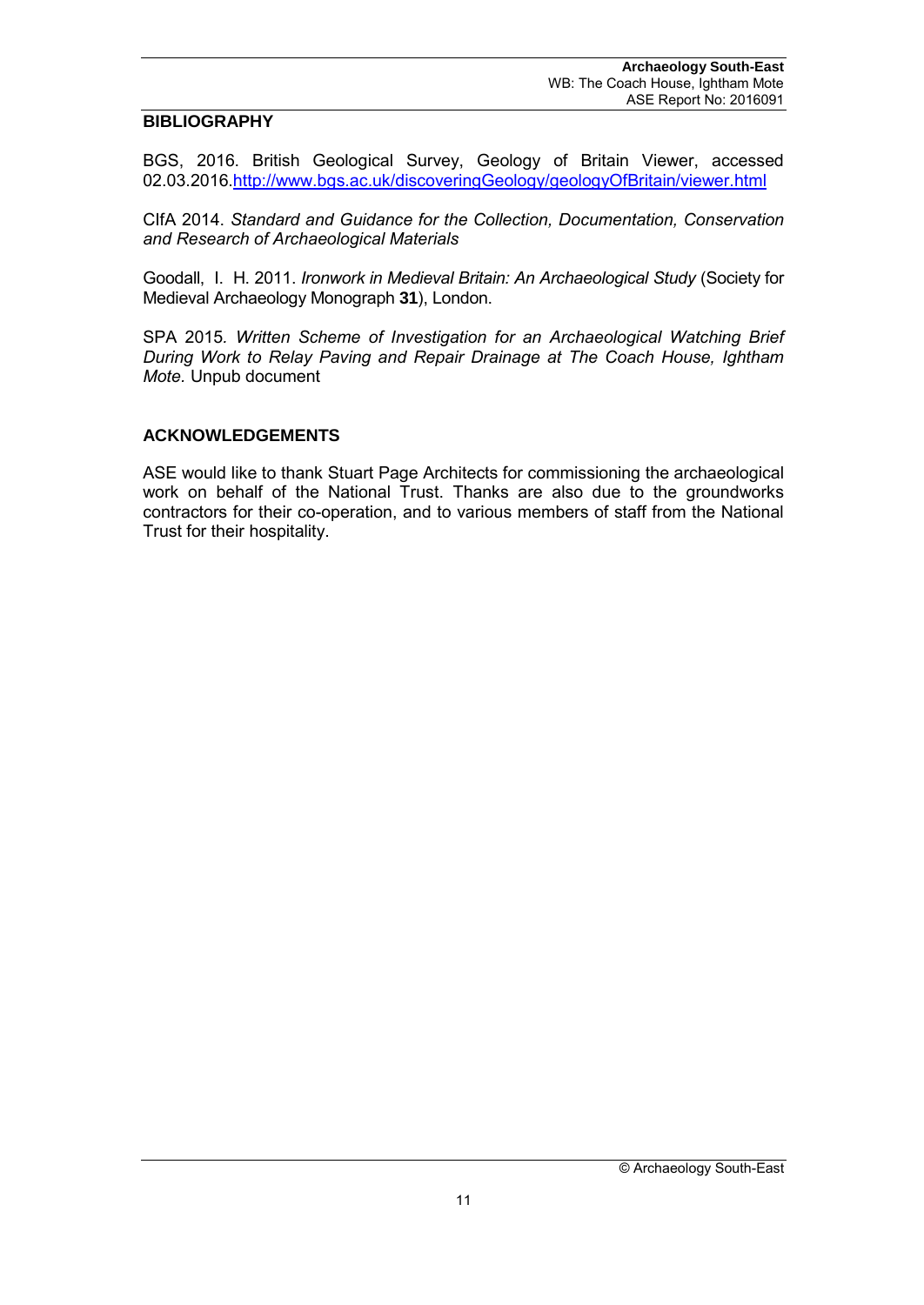#### **HER Summary**

| Site Code                                 | <b>IMC 15</b>        |                                                        |                           |  |  |  |  |
|-------------------------------------------|----------------------|--------------------------------------------------------|---------------------------|--|--|--|--|
| Identification Name and<br>Address        |                      | The Coach House, Ightham Mote                          |                           |  |  |  |  |
| County, District &/or<br>Borough          |                      | Tunbridge and Malling District, Kent                   |                           |  |  |  |  |
| OS Grid Refs.                             | 558508 153472        |                                                        |                           |  |  |  |  |
| Geology                                   |                      | <b>Atherfield Clay Formation</b>                       |                           |  |  |  |  |
| Arch. South-East<br><b>Project Number</b> | 7449                 |                                                        |                           |  |  |  |  |
| Type of Fieldwork                         |                      | Watching<br><b>Brief</b>                               |                           |  |  |  |  |
| Type of Site                              |                      |                                                        | <b>Scheduled Monument</b> |  |  |  |  |
| Dates of Fieldwork                        |                      | 08.09.2015 -<br>09.02.2016                             |                           |  |  |  |  |
| Sponsor/Client                            |                      | Stuart Page Architects on behalf of the National Trust |                           |  |  |  |  |
| <b>Project Managers</b>                   | <b>Neil Griffin</b>  |                                                        |                           |  |  |  |  |
| <b>Project Supervisors</b>                | <b>Simon Stevens</b> |                                                        |                           |  |  |  |  |
| Period Summary                            |                      |                                                        |                           |  |  |  |  |
|                                           |                      | <b>PM</b>                                              |                           |  |  |  |  |
| Summary                                   |                      |                                                        |                           |  |  |  |  |

*Archaeology South-East was commissioned by Stuart Page Architects on behalf of the National Trust to undertake an archaeological watching brief during groundworks at The Coach House, Ightham Mote, Kent*

*No significant archaeological features or deposits were identified during limited groundworks at the site, and only a small assemblage of post-medieval artefacts was recovered from an encountered layer of made ground.*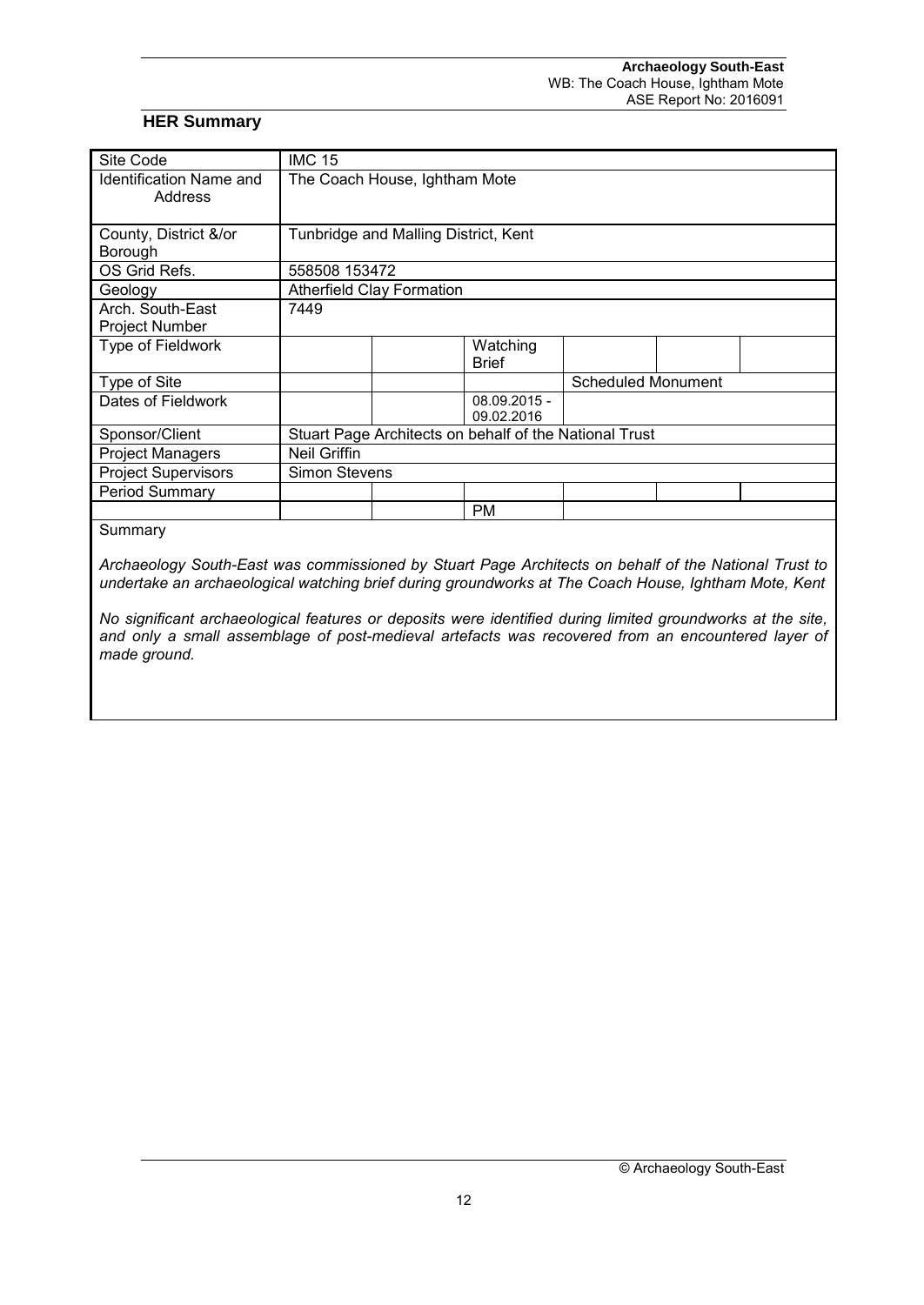#### **OASIS Form**

#### **OASIS ID: archaeol6-244413**

| <b>Project details</b>                       |                                                                                                                                                                                                                                                                                                                                                                                                                                                                               |
|----------------------------------------------|-------------------------------------------------------------------------------------------------------------------------------------------------------------------------------------------------------------------------------------------------------------------------------------------------------------------------------------------------------------------------------------------------------------------------------------------------------------------------------|
| Project name                                 | The Coach House, Ightham Mote, Kent                                                                                                                                                                                                                                                                                                                                                                                                                                           |
| Short description of<br>the project          | Archaeology South-East was commissioned by Stuart Page<br>Architects on behalf of the National Trust to undertake an<br>archaeological watching brief during groundworks adjacent to The<br>Coach House, Ightham Mote, Kent. Owing to the limited scope of<br>the groundworks, no significant archaeological features or deposits<br>were identified, and only a limited assemblage of post-medieval<br>artefacts were recovered from an encountered layer of made<br>ground. |
| Project dates                                | Start: 08-09-2015 End: 09-02-2016                                                                                                                                                                                                                                                                                                                                                                                                                                             |
| Previous/future<br>work                      | No / Not known                                                                                                                                                                                                                                                                                                                                                                                                                                                                |
| Any associated<br>project reference<br>codes | IMC 15 - Sitecode                                                                                                                                                                                                                                                                                                                                                                                                                                                             |
| Any associated<br>project reference<br>codes | 7449 - Contracting Unit No.                                                                                                                                                                                                                                                                                                                                                                                                                                                   |
| Type of project                              | Recording project                                                                                                                                                                                                                                                                                                                                                                                                                                                             |
| Site status                                  | Scheduled Monument (SM)                                                                                                                                                                                                                                                                                                                                                                                                                                                       |
| <b>Current Land use</b>                      | Other 15 - Other                                                                                                                                                                                                                                                                                                                                                                                                                                                              |
| Monument type                                | <b>NONE None</b>                                                                                                                                                                                                                                                                                                                                                                                                                                                              |
| <b>Significant Finds</b>                     | <b>POTTERY Post Medieval</b>                                                                                                                                                                                                                                                                                                                                                                                                                                                  |
| Investigation type                           | "'Watching Brief"'                                                                                                                                                                                                                                                                                                                                                                                                                                                            |
| Prompt                                       | <b>Scheduled Monument Consent</b>                                                                                                                                                                                                                                                                                                                                                                                                                                             |
| <b>Project location</b>                      |                                                                                                                                                                                                                                                                                                                                                                                                                                                                               |
| Country                                      | England                                                                                                                                                                                                                                                                                                                                                                                                                                                                       |
| Site location                                | KENT TONBRIDGE AND MALLING IGHTHAM The Coach House,<br>Ightham Mote                                                                                                                                                                                                                                                                                                                                                                                                           |
| Postcode                                     | <b>TN15 0NT</b>                                                                                                                                                                                                                                                                                                                                                                                                                                                               |
| Study area                                   | 25 Square metres                                                                                                                                                                                                                                                                                                                                                                                                                                                              |
| Site coordinates                             | TQ 58508 53472 51.257802335927 0.27188718999 51 15 28 N<br>000 16 18 E Point                                                                                                                                                                                                                                                                                                                                                                                                  |
| <b>Project creators</b>                      |                                                                                                                                                                                                                                                                                                                                                                                                                                                                               |
| Name of<br>Organisation                      | Archaeology South-East                                                                                                                                                                                                                                                                                                                                                                                                                                                        |
| Project brief<br>originator                  | <b>National Trust</b>                                                                                                                                                                                                                                                                                                                                                                                                                                                         |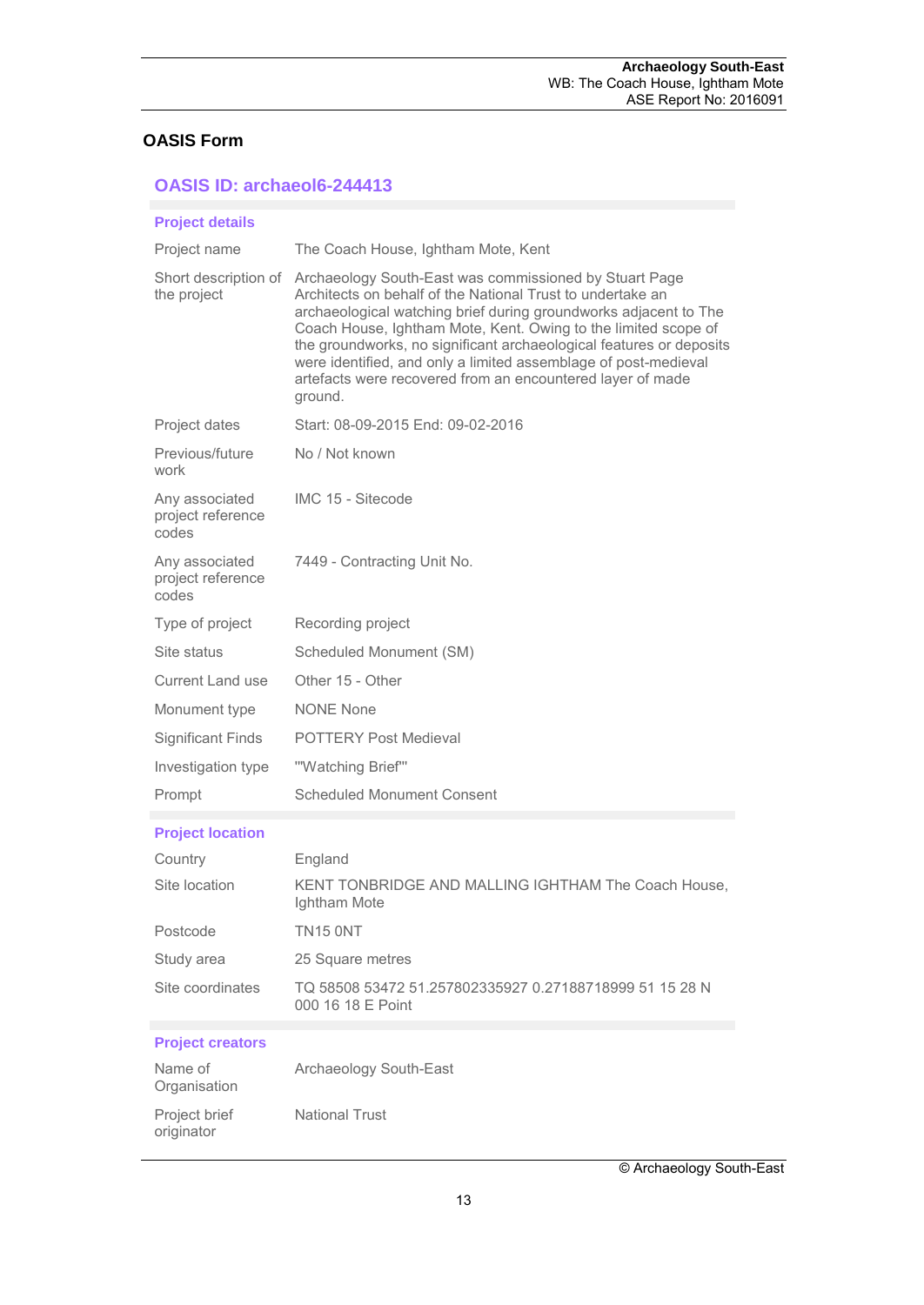| Project design<br>originator         | <b>Sturat Page Architects</b>                                                                                                                     |
|--------------------------------------|---------------------------------------------------------------------------------------------------------------------------------------------------|
| Project<br>director/manager          | <b>Neil Griffin</b>                                                                                                                               |
| Project supervisor                   | <b>Simon Stevens</b>                                                                                                                              |
| Type of<br>sponsor/funding<br>body   | Client                                                                                                                                            |
| Name of<br>sponsor/funding<br>body   | <b>National Trust</b>                                                                                                                             |
| <b>Project archives</b>              |                                                                                                                                                   |
| <b>Physical Archive</b><br>recipient | <b>National Trust</b>                                                                                                                             |
| <b>Physical Contents</b>             | "Ceramics"                                                                                                                                        |
| <b>Digital Archive</b><br>recipient  | <b>National Trust</b>                                                                                                                             |
| <b>Digital Contents</b>              | "other"                                                                                                                                           |
| Digital Media<br>available           | "Images raster / digital photography","Text"                                                                                                      |
| Paper Archive<br>recipient           | <b>National Trust</b>                                                                                                                             |
|                                      |                                                                                                                                                   |
| <b>Paper Contents</b>                | "other"                                                                                                                                           |
| Paper Media<br>available             | "Context sheet","Correspondence","Miscellaneous<br>Material", "Notebook - Excavation',' Research',' General<br>Notes", "Plan", "Unpublished Text" |
| <b>Project</b><br>bibliography 1     |                                                                                                                                                   |
|                                      | Grey literature (unpublished document/manuscript)                                                                                                 |
| Publication type<br>Title            | Archaeological Watching Brief Report - The Coach House,<br>Ightham Mote, Kent                                                                     |
| Author(s)/Editor(s)                  | Stevens, S.                                                                                                                                       |
| Other bibliographic<br>details       | ASE Report No. 2016091                                                                                                                            |
| Date                                 | 2016                                                                                                                                              |
| Issuer or publisher                  | Archaeology South-East                                                                                                                            |
| Place of issue or<br>publication     | Portslade, East Sussex                                                                                                                            |
| Description                          | Stabdard ASE client report. A4-sized with cover logos                                                                                             |
| Entered by                           | Simon Stevens (simon.stevens@ucl.ac.uk)                                                                                                           |

© Archaeology South-East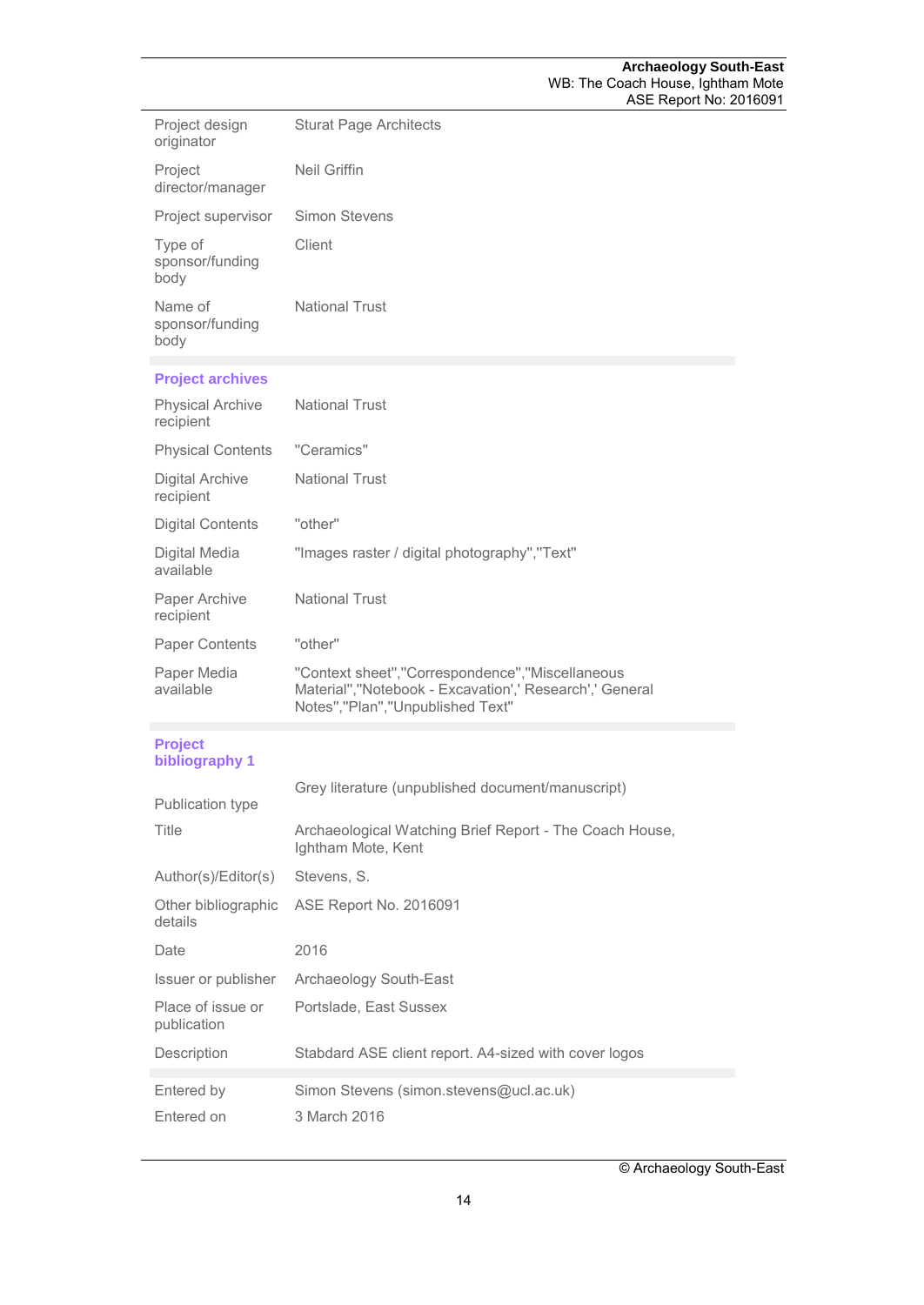

| © Archaeology South-East |              | The Coach House, Ightham Mote |      |
|--------------------------|--------------|-------------------------------|------|
| Project Ref: 7449        | $03 - 2016$  | Site location                 | Fig. |
| Report Ref: 2016091      | Drawn by: NG |                               |      |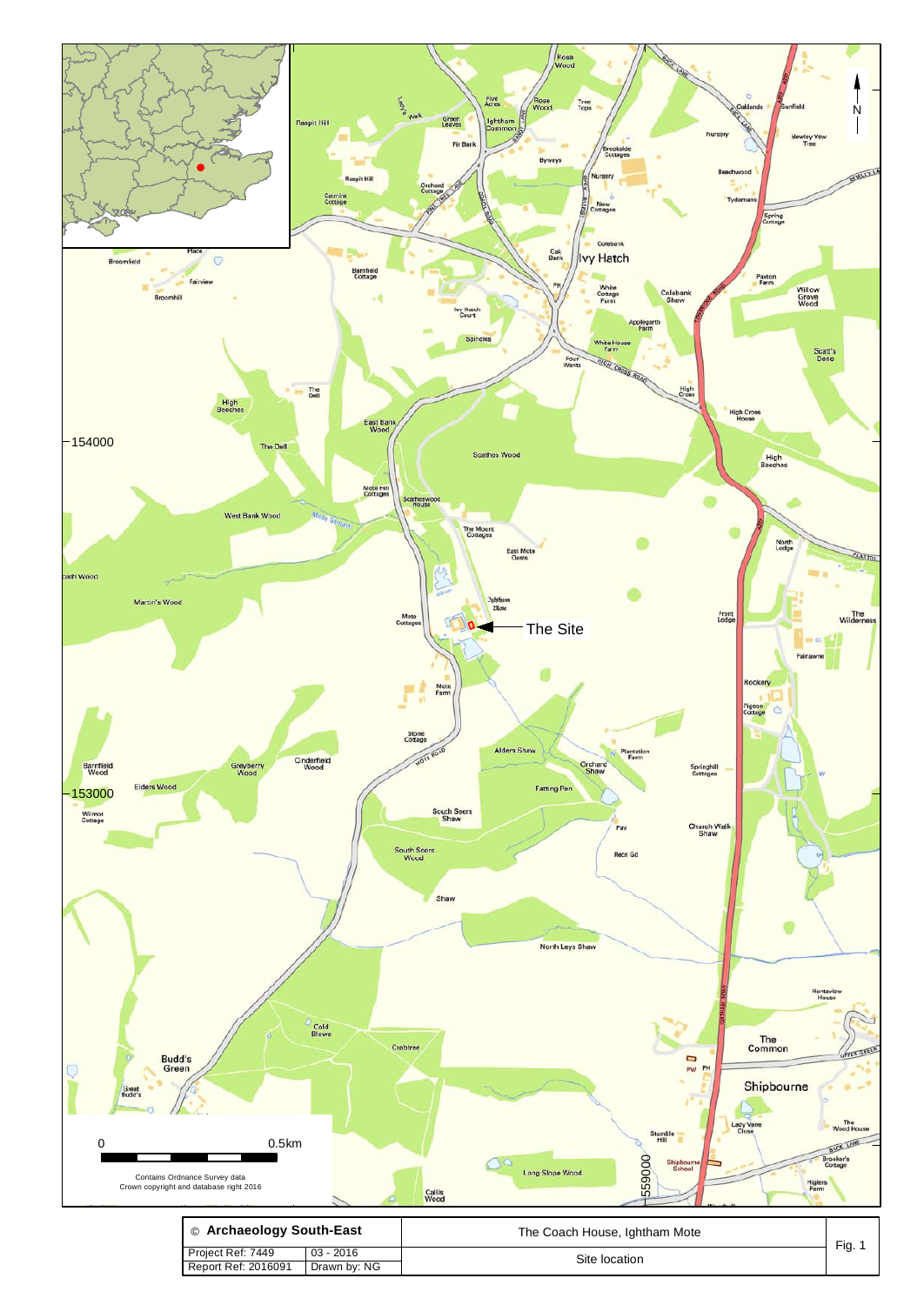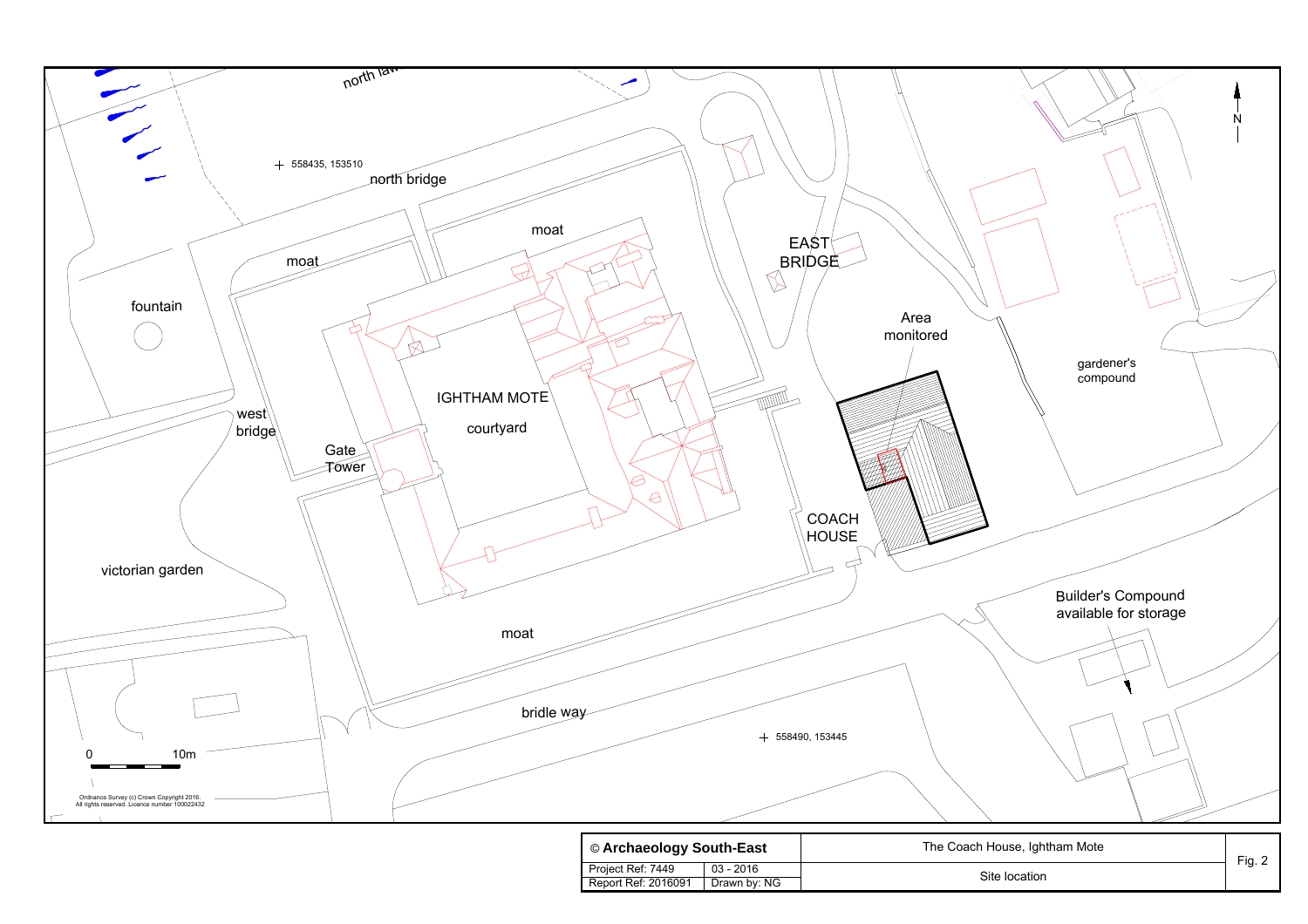

|                                          |                             | Feature 005, looking west     |        |
|------------------------------------------|-----------------------------|-------------------------------|--------|
| © Archaeology South-East                 |                             | The Coach House, Ightham Mote |        |
| Project Ref: 7449<br>Report Ref: 2016091 | $03 - 2016$<br>Drawn by: NG | Area monitored                | Fig. 2 |